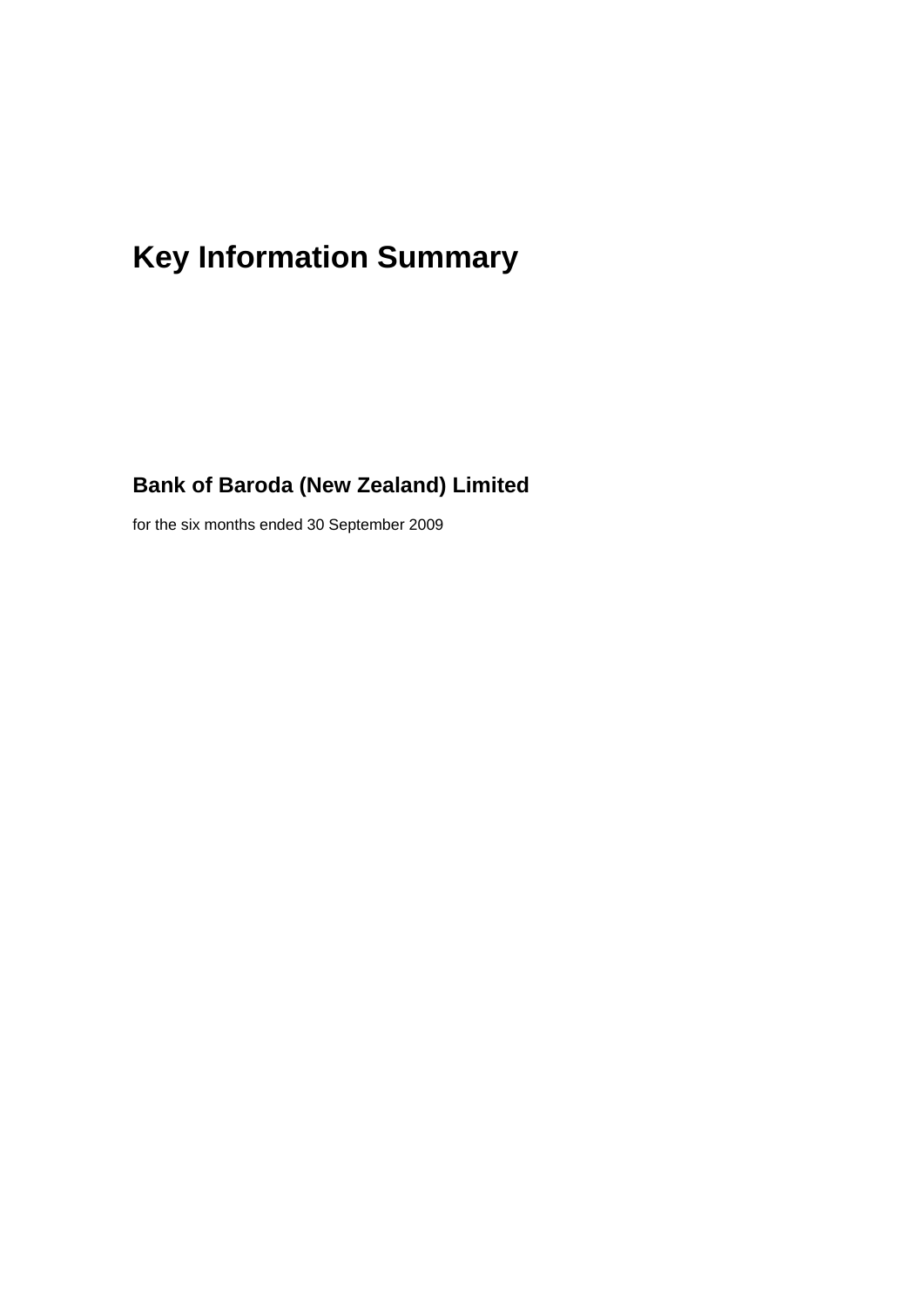#### **Introductory statement for customers**

The purpose of this key information summary is to provide customers and potential customers with information about the financial condition of their bank.

The information contained in this key information summary is explained in the Reserve Bank publication *Your bank's disclosure statement – what's in it for you?* That publication can be obtained from the Reserve Bank.

#### **Corporate information**

The full name of the registered bank is Bank of Baroda (New Zealand) Limited (the **Bank**).

The ultimate parent bank of the Bank is Bank of Baroda, India, an Indian incorporated bank (**BOB**), which is domiciled in India. BOB is not a New Zealand registered bank and is not subject to regulatory oversight by the Reserve Bank.

The Bank was incorporated on 27 May 2008. The Bank was registered as a bank on 1 September 2009. As at 30 September 2009, the Bank had not commenced trading.

#### **Credit rating**

The credit rating of the Bank is as follows:

| <b>Rating Agency</b> | Type of Rating                                         | <b>Current Rating</b> | Outlook | Qualifications | Rating Change in the<br>Last 2 Years |
|----------------------|--------------------------------------------------------|-----------------------|---------|----------------|--------------------------------------|
| Fitch IBCA, Inc.     | Long-term foreign<br>currency Issuer<br>Default Rating | BBB-                  | Stable  | Nil            | Nil                                  |

#### **No New Zealand government deposit guarantee**

The Bank does not have a guarantee under the New Zealand deposit guarantee scheme as at 30 September 2009.

#### **Profitability**

|                                                                                                                                 | Unaudited<br>30 September 2009<br>\$'000 | Unaudited<br>30 September 2008<br>\$'000 |
|---------------------------------------------------------------------------------------------------------------------------------|------------------------------------------|------------------------------------------|
| Net profit/(loss) after taxation for the six months ended 30<br>September 2009                                                  | (6,889)                                  |                                          |
| Net profit/(loss) after taxation for the 12 months ended 30<br>September 2009 as a percentage of the average of total<br>assets | (43.7%)                                  |                                          |

#### **Size**

|                                                                                   | Unaudited<br>30 September 2009<br>\$'000 | Unaudited<br>30 September 2008<br>\$'000 |
|-----------------------------------------------------------------------------------|------------------------------------------|------------------------------------------|
| Total assets                                                                      | 40.105                                   |                                          |
| The percentage change in total assets from 1 October 2008 to<br>30 September 2009 | N/A                                      |                                          |

\_\_\_\_\_\_\_\_\_\_\_\_\_\_\_\_\_\_\_\_\_\_\_\_\_\_\_\_\_\_\_\_\_\_\_\_\_\_\_\_\_\_\_\_\_\_\_\_\_\_\_\_\_\_\_\_\_\_\_\_\_\_\_\_\_\_\_\_\_\_\_\_\_\_\_\_\_\_\_\_\_\_\_\_\_\_\_\_\_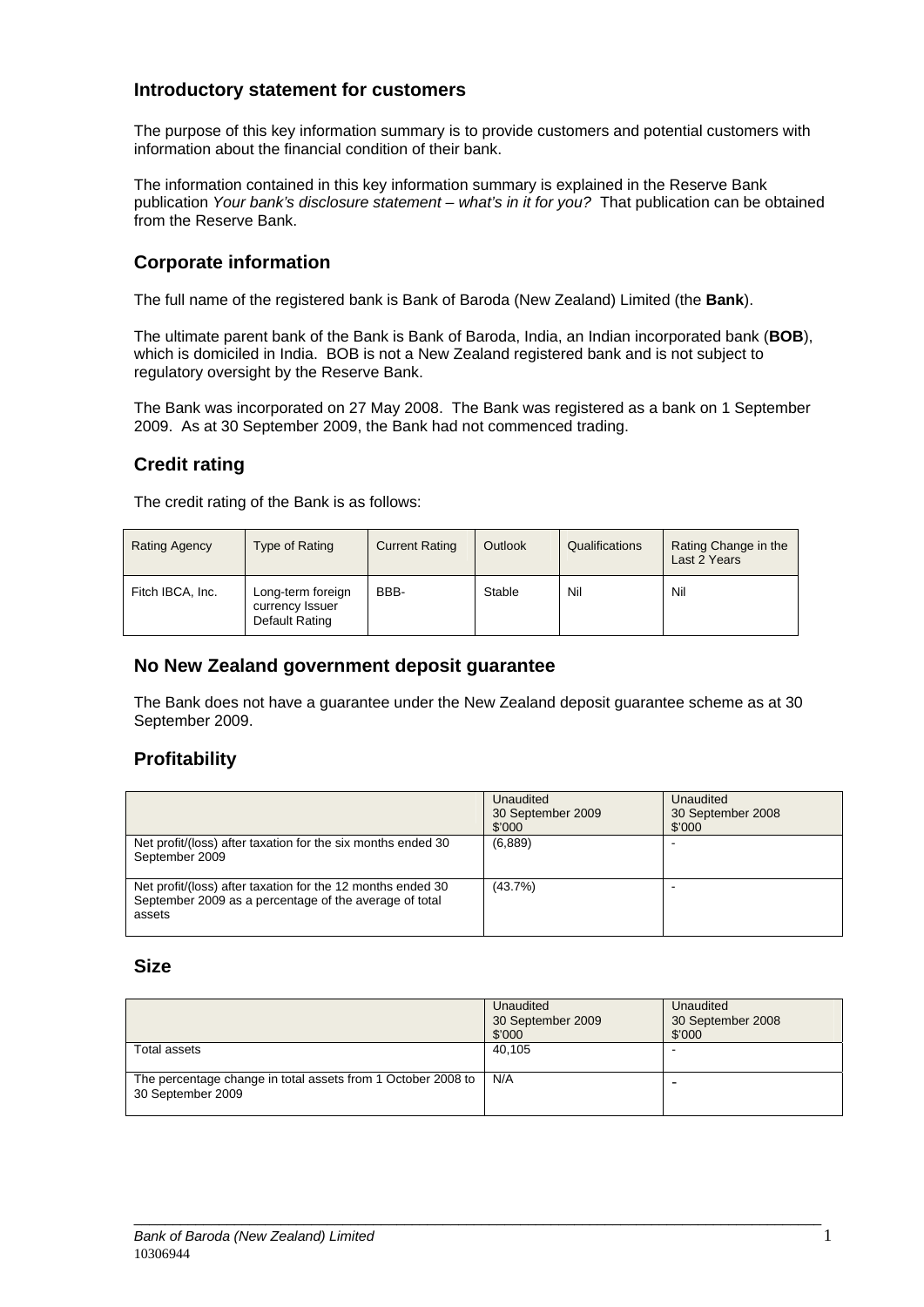#### **Capital adequacy**

|                                                             | <b>Unaudited</b><br>30 September 2009 | <b>Unaudited</b><br>30 September 2008 |
|-------------------------------------------------------------|---------------------------------------|---------------------------------------|
| Tier One Capital as a percentage of risk weighted exposures | 489.2%                                | 0%                                    |
| Reserve Bank of New Zealand minimum Tier One Capital ratio  | 4%                                    | N/A                                   |
| Total Capital as a percentage of risk weighted exposures    | 489.2%                                | 0%                                    |
| Reserve Bank of New Zealand minimum Total Capital Ratio     | 8%                                    | N/A                                   |

The Bank was registered as a bank on 1 September 2009 and therefore did not have any capital adequacy requirements as at 30 September 2008.

#### **Asset quality**

|                                                                                                                           | Unaudited<br>30 September 2009 | Unaudited<br>30 September 2008 |
|---------------------------------------------------------------------------------------------------------------------------|--------------------------------|--------------------------------|
| Total individually impaired assets (before allowances for credit<br>impairment loss and net of interest held in suspense) | Nil                            | Nil                            |
| Total individually impaired assets expressed as a percentage<br>of total assets                                           | Nil                            | Nil                            |
| Total individual credit impairment allowance                                                                              | Nil                            | Nil                            |
| Total individual credit impairment allowance expressed as a<br>percentage of total assets                                 | Nil                            | Nil                            |
| Total collective credit impairment allowance                                                                              | Nil                            | Nil                            |
| Non-financial assets acquired through the enforcement of<br>security                                                      | Nil                            | Nil                            |

#### **Peak credit exposure concentrations**

|                                                                                                                                                                                                                                                                                               | Unaudited<br>For the three months ended<br>30 September 2009 | Unaudited<br>For the three months ended<br>30 September 2008 |
|-----------------------------------------------------------------------------------------------------------------------------------------------------------------------------------------------------------------------------------------------------------------------------------------------|--------------------------------------------------------------|--------------------------------------------------------------|
| The number of individual non-bank counterparties or groups of<br>closely related counterparties of which a bank is not the parent<br>to which the Banking Group <sup>1</sup> has a peak end-of-day aggregate<br>credit exposure which equals or exceeds 10% of the Banking<br>Group's equity. | Nil                                                          | Nil                                                          |
| The number of individual bank counterparties or groups of<br>closely related counterparties of which a bank is the parent to<br>which the Banking Group has a peak end-of-day aggregate<br>credit exposure which equals or exceeds 10% of the Banking<br>Group's equity.                      | $1(100\%)$                                                   | Nil                                                          |

The information disclosed under this section "Peak credit exposure concentrations" excludes exposures to connected persons and to the central government of any country with a long-term credit rating of A- or A3 or above, or its equivalent.

l

<span id="page-2-0"></span>1

\_\_\_\_\_\_\_\_\_\_\_\_\_\_\_\_\_\_\_\_\_\_\_\_\_\_\_\_\_\_\_\_\_\_\_\_\_\_\_\_\_\_\_\_\_\_\_\_\_\_\_\_\_\_\_\_\_\_\_\_\_\_\_\_\_\_\_\_\_\_\_\_\_\_\_\_\_\_\_\_\_\_\_\_\_\_\_\_\_ **Banking Group** means the Bank and its subsidiaries. As at the date of this key information summary, the Bank does not have any subsidiaries.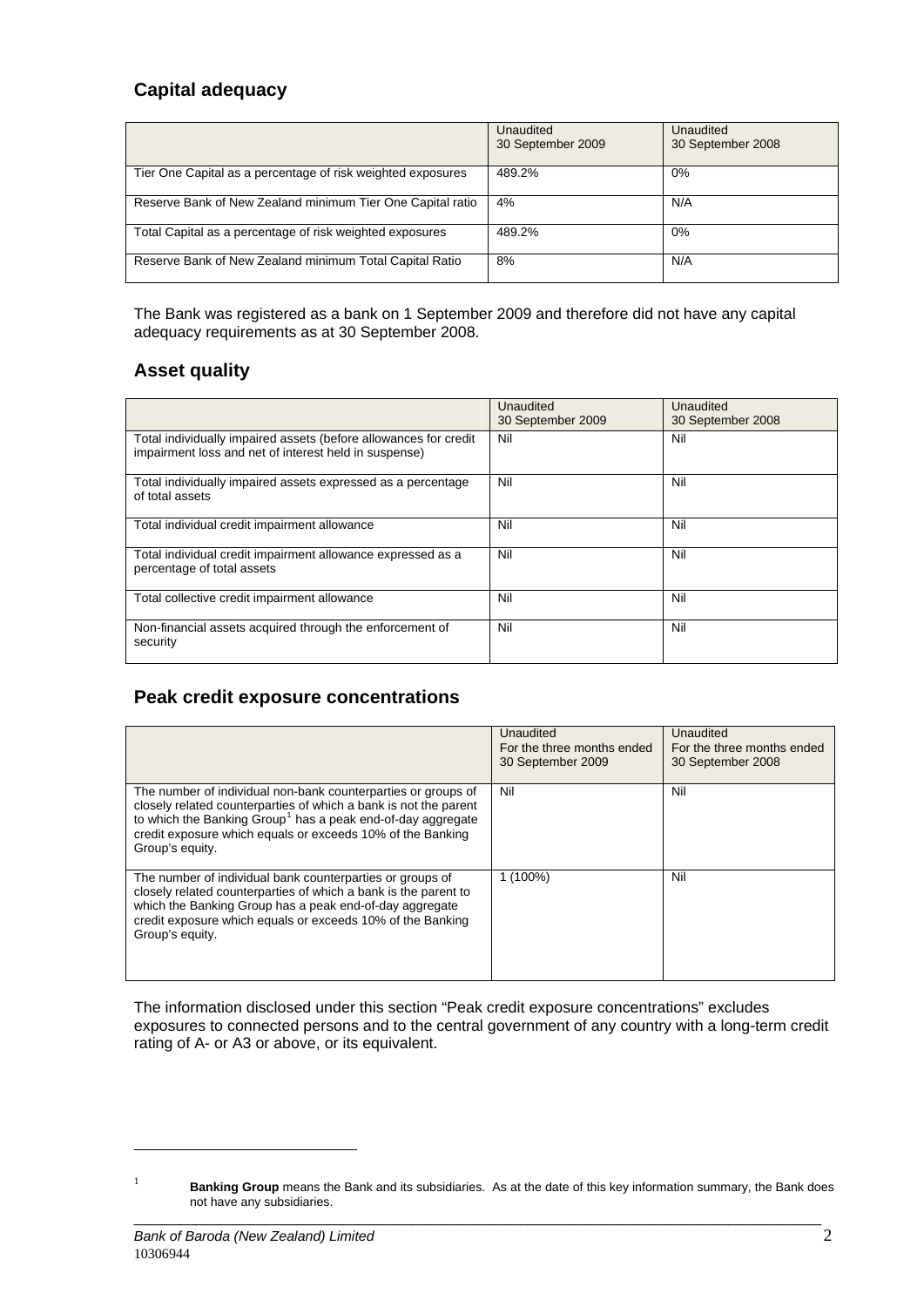#### **Credit exposure to connected persons**

|                                                                                                                                                                                                                  | Unaudited<br>For the three months ended<br>30 September 2009 | Unaudited<br>For the three months ended<br>30 September 2008 |
|------------------------------------------------------------------------------------------------------------------------------------------------------------------------------------------------------------------|--------------------------------------------------------------|--------------------------------------------------------------|
| The peak end-of-day aggregate credit exposure (of a non-<br>capital nature and net of individual credit impairment<br>allowance) to connected persons expressed as an amount.                                    | Nil                                                          | Nil                                                          |
| The peak end-of-day aggregate credit exposure (of a non-<br>capital nature and net of individual credit impairment<br>allowance) to connected persons expressed as a percentage<br>of tier one capital.          | $0\%$                                                        | 0%                                                           |
| The peak end-of-day aggregate credit exposure (of a non-<br>capital nature and net of individual credit impairment<br>allowance) to non-bank connected persons expressed as an<br>amount.                        | Nil                                                          | Nil                                                          |
| The peak end-of-day aggregate credit exposure (of a non-<br>capital nature and net of individual credit impairment<br>allowance) to non-bank connected persons expressed as a<br>percentage of tier one capital. | $0\%$                                                        | 0%                                                           |

The information disclosed under this section "Credit exposure to connected persons" is net of individual credit impairment allowance and excludes advances to connected persons of a capital nature.

The limits on aggregate credit exposure to connected persons and to non-bank connected persons in the Bank's conditions of registration have been complied with by the Bank at all times over the period ended 30 September 2009.

#### **Availability of general disclosure statement**

A copy of the Bank's most recent general disclosure statement will be provided immediately at no charge to any person requesting a copy, if the request is made to 114 Dominion Road, PB No. 56580, Post Code 1446, Auckland.Otherwise, it is available, within five working days of request and free of charge, at any branch.

\_\_\_\_\_\_\_\_\_\_\_\_\_\_\_\_\_\_\_\_\_\_\_\_\_\_\_\_\_\_\_\_\_\_\_\_\_\_\_\_\_\_\_\_\_\_\_\_\_\_\_\_\_\_\_\_\_\_\_\_\_\_\_\_\_\_\_\_\_\_\_\_\_\_\_\_\_\_\_\_\_\_\_\_\_\_\_\_\_

A copy of the Bank's most recent general disclosure statement is also available online at *www.barodanzltd.co.nz*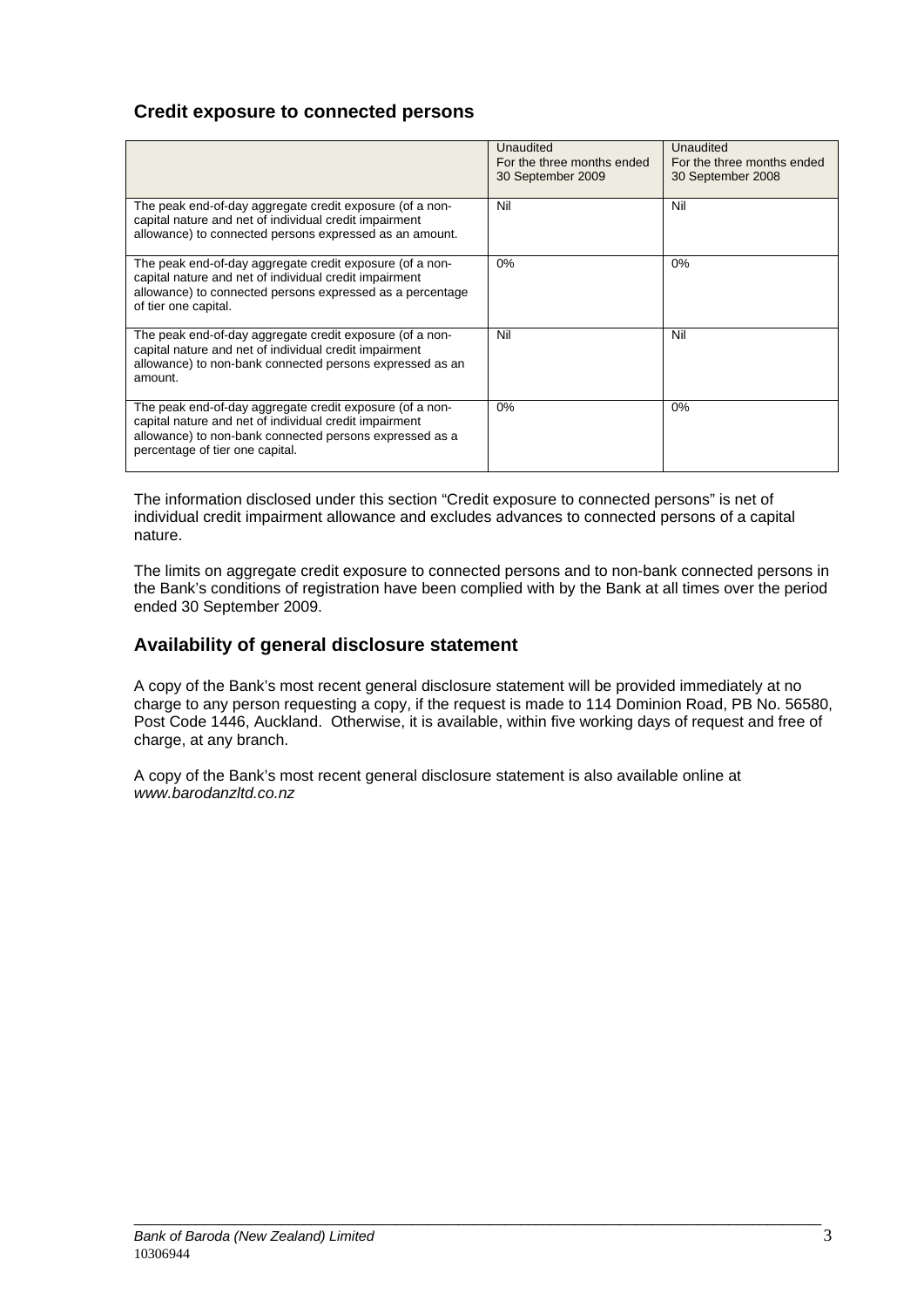

PricewaterhouseCoopers 188 Quay Street Private Bag 92162 Auckland 1142 New Zealand Telephone +64 9 355 8000 Facsimile +64 9 355 8001 www.pwc.com/nz

## **Auditors' Review Report**

To the shareholders of Bank of Baroda (New Zealand) Limited

We have examined the Key Information Summary on pages 1 to 3. The information in the Key Information Summary has been extracted from Bank of Baroda (New Zealand) Limited's General Disclosure Statement for the six months ended 30 September 2009. We have examined the financial statements and certain supplementary information contained within the General Disclosure Statement for the six months ended 30 September 2009, on which we issued a review report dated 22 December 2009.

#### **Directors' Responsibilities**

The Directors are responsible for the preparation and presentation of the Key Information Summary in accordance with Clauses 20(1) to 20(5) and Schedule 2 of the Registered Bank Disclosure Statement (Full and Half-Year - New Zealand Incorporated Registered Banks) Order 2008 (the 'Order').

#### **Auditors' Responsibilities**

In accordance with Clause 19(1) and Clause 1, Schedule 1 of the Order, we are responsible for examining the Key Information Summary presented by the Directors for compliance with the Order, and reporting our findings to you.

#### **Basis of Report**

We have examined the information contained in the Key Information Summary and compared it to the corresponding information contained in the General Disclosure Statement for the six months ended 30 September 2009.

We have no relationship with or interests in Bank of Baroda (New Zealand) Limited other than in our capacity as auditors and providers of other assurance services.

#### **Statement of Findings**

Based on our examination of the Key Information Summary, we report that:

- the Key Information Summary has been prepared in accordance with the Order; and
- the information contained in the Key Information Summary has been properly taken from the information contained in the General Disclosure Statement for the six months ended 30 September 2009.